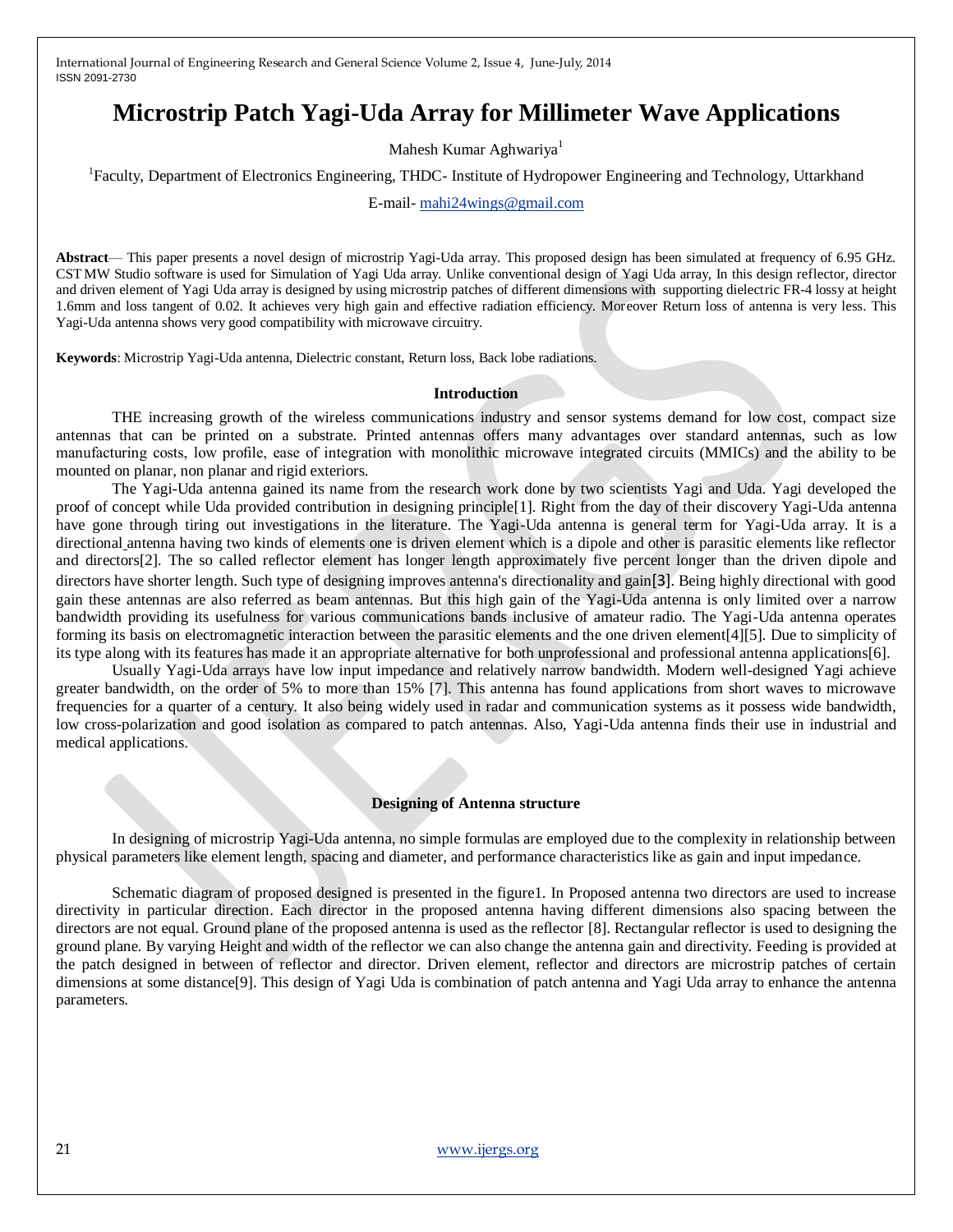

#### **Fig.1 Front view of the antenna**

Antenna Dimensions (millimeter):L=85,W=40, L<sub>1</sub>=9.5,W<sub>1</sub>=14,L2=12.6,W2=17,L3=15.6,W3=20.45,L4=,W4=31.8.

#### **Results**

The proposed antenna was simulated by using CST simulation software.



**Fig.3 Smith Chart of Proposed Antenna**

22 [www.ijergs.org](http://www.ijergs.org/)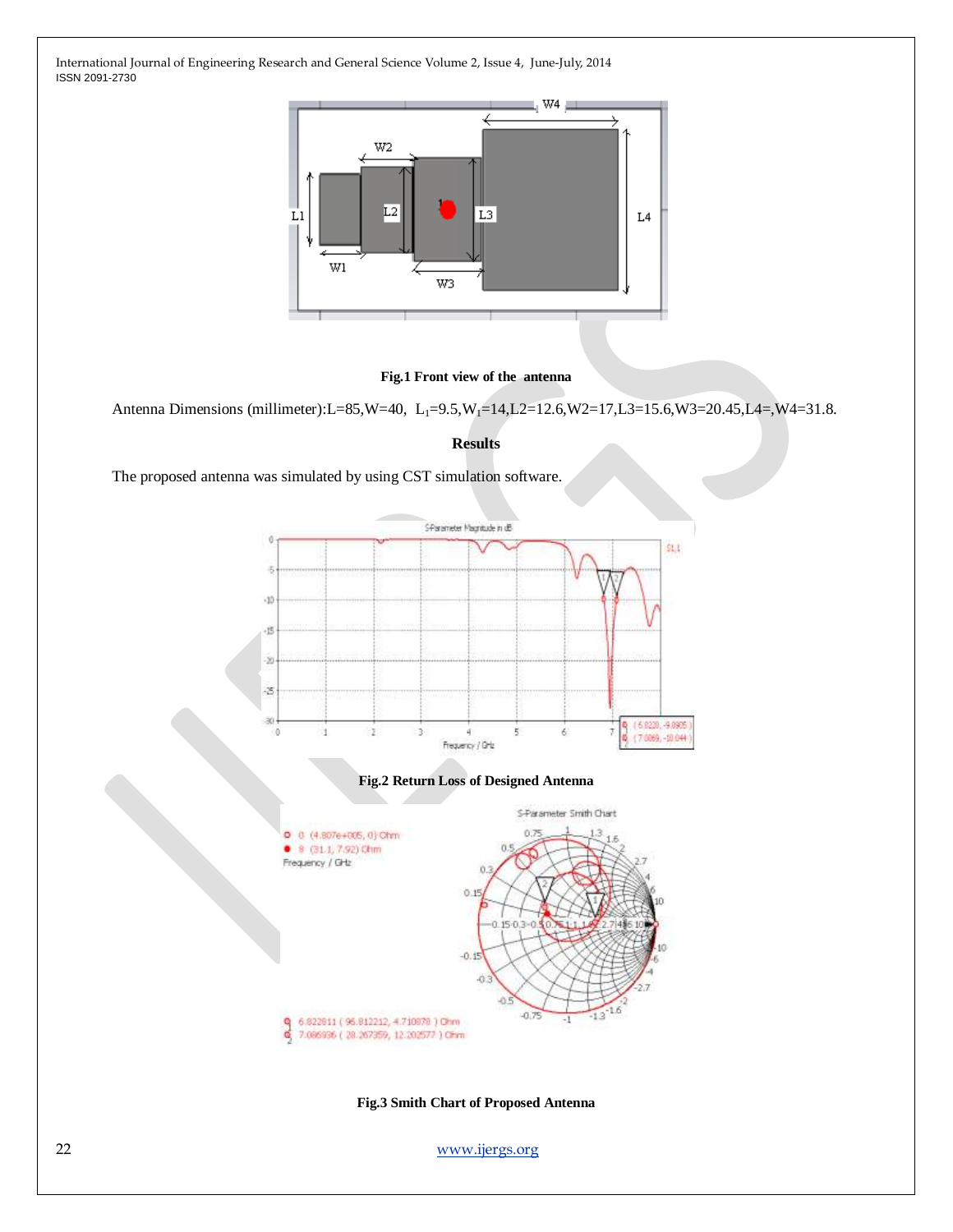Figure 2 shows the simulated return loss of proposed antenna .at resonant frequency of 6.95 GHz it achieves 29dB return loss.

Figure 3 shows the smith chart of proposed antenna at 6.95GHz frequency.

Figure 4 shows directivity of proposed antenna at resonant frequency of 6.95 GHz it achieves 7.66dBi directivity.



**Fig.4 Directivity of Proposed Antenna**



**Fig.5 Gain of Proposed Antenna**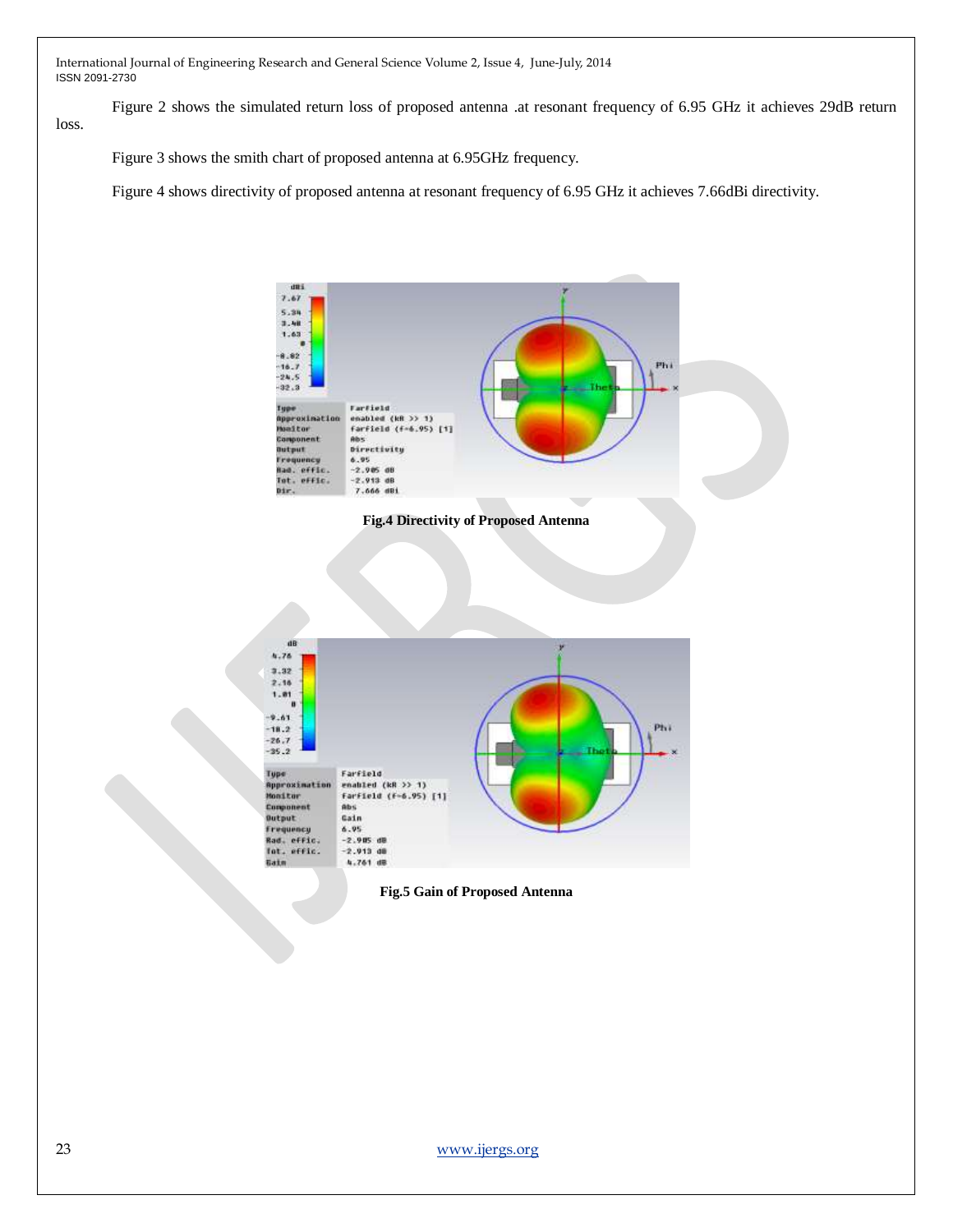E-Field(r=1m) Abs (Phi=90)



Theta / Degree vs. dBV/m

Frequency  $= 6.95$ Main lobe magnitude =  $18.9$  dBV/m Main lobe direction  $=$  43.0 deg. Angular width  $(3 dB) = 58.2 deg.$ Side lobe level =  $-8.4$  dB

#### **Fig.6 E-Field radiation pattern of Proposed Antenna**

Figure 5 shows gain of proposed antenna at resonant frequency of 6.95 GHz it achieves 4.766dB gain.

Figure 6 shows the E-field radiation pattern of proposed antenna. It is clear that back lobe radiations are very less.

H-Field(r=1m) Abs (Phi=90)



Theta / Degree vs. dBA/m

Frequency =  $6.95$ Main lobe magnitude = -32.6 dBA/m Main lobe direction  $=$  43.0 deg. Angular width  $(3 dB) = 58.2 deg.$ Side lobe level =  $-8.4$  dB

#### **Fig.7 H-Field radiation pattern of Proposed Antenna**

Figure 7 shows the H-field radiation pattern of proposed antenna which shows back lobe radiation of -8.4dB which is very

less.